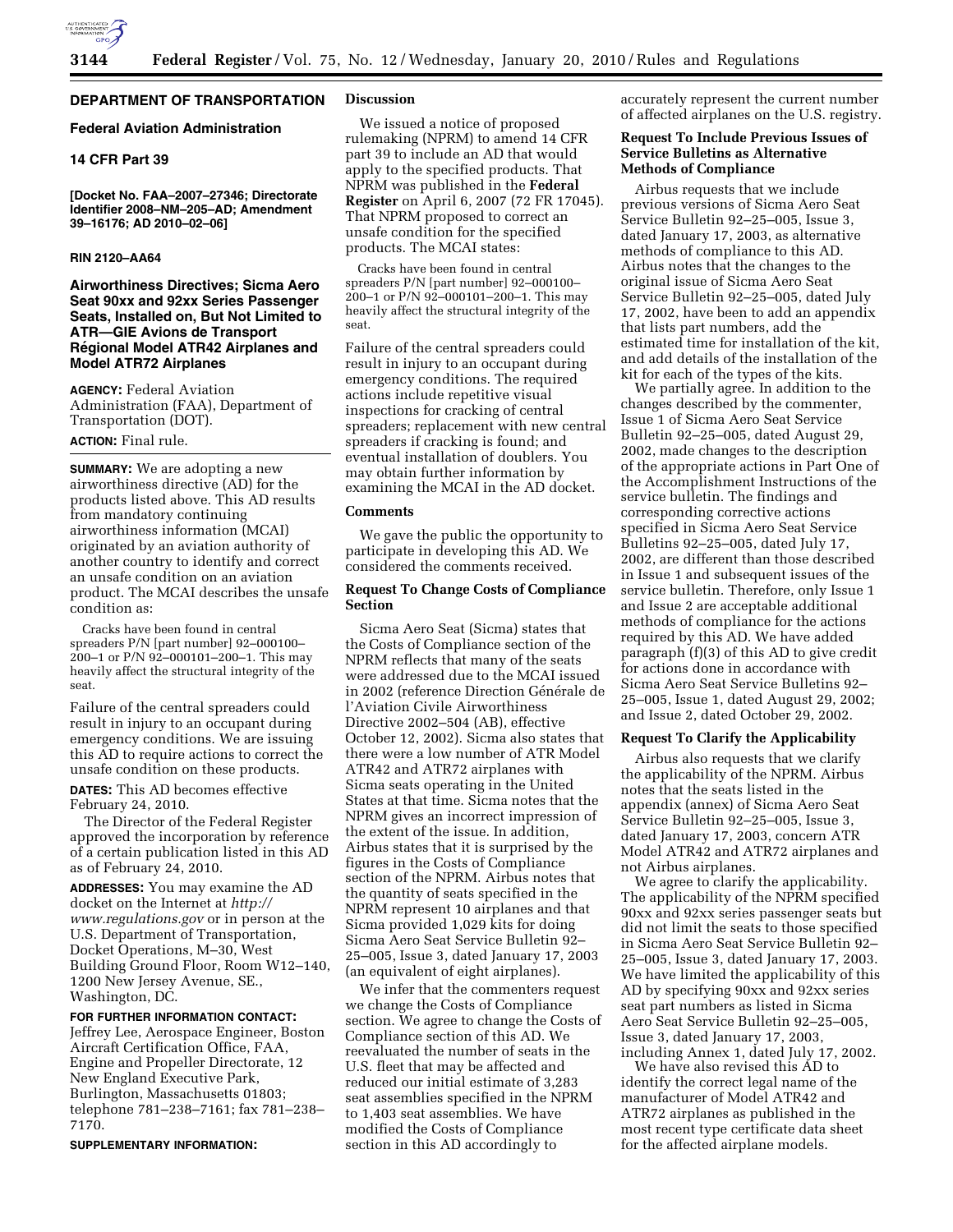## **Compliance Time Change**

We have replaced the compliance time "before March 31, 2010" for the installation specified in paragraph (e)(3) of the NPRM with ''Within 24 months after the effective date of this AD'' in paragraph (f)(2) of this AD (which corresponds to paragraph (e)(3) of the NPRM). We have also revised Note 2 of this AD to refer to the new compliance time. In developing an appropriate compliance time, we considered the safety implications and the normal maintenance schedules for timely accomplishment of the installation. We have determined that extending the compliance time will not adversely affect safety.

## **Clarification of Terminating Action**

We have revised the sentence requiring repetitive inspections in paragraph (f)(1) of this AD by adding the phrase ''until a new central spreader, P/ N 92–000100–200–1 or P/N 92–000101– 200–1, and doublers, P/N 00–6536, are installed in accordance with 'Part Three: Central Spreader Replacement' of the service bulletin.'' Installation of the central spreader and doublers terminates the repetitive inspections. We have also revised the wording in paragraph (f)(2) of this AD to clarify the terminating action.

# **Change to Directorate Identifier Number**

The Engine and Propeller Directorate issued the NPRM for this AD and assigned Directorate Identifier 2007– NE–07–AD to the NPRM. Because the final rule is being issued by the Transport Airplane Directorate, we have re-assigned Directorate Identifier 2008– NM–205–AD to this AD and revised the directorate identifier references in the AD accordingly.

#### **New Subject Paragraph and Note**

We have added the Air Transport Association (ATA) of America Code identifying the subject of this AD to new paragraph (d) of this AD and revised the subsequent paragraph identifiers accordingly. We have also added Note 1 to this AD to clarify that when certain conditions exist, it is necessary to request approval of an alternative method of compliance.

## **Revision to Reason, FAA Difference, and Other FAA AD Provisions Paragraphs**

To match the template specified in FAA Order 8040.5, we have added the phrase ''The mandatory continuing airworthiness information (MCAI) states'' before the quoted material in paragraph (e) of this AD, removed

paragraph (f) of the NPRM, and added Note 2 to this AD. Note 2 of this AD includes the same information as paragraph (f) of the NPRM. We have also added paragraphs (g)(2) and (g)(3) to this AD.

## **Changes to Other Paragraphs in the NPRM**

We have moved the text specified in paragraph (e)(2) of the NPRM into paragraph (f)(1) of this AD, and we have reidentified paragraph (e)(3) of the NPRM as paragraph (f)(2) of this AD. We have also made minor editorial changes to paragraphs  $(f)(1)$ ,  $(f)(1)(i)$ ,  $(f)(1)(ii)$ , and (f)(1)(iii) of this AD.

# **Changes to Service Bulletin References**

We have revised the service bulletin references in paragraphs  $(f)(1)$ ,  $(f)(1)(i)$ ,  $(f)(1)(ii)$ ,  $(f)(1)(iii)$ , and  $(f)(2)$  of this AD to specify where each action is described in the relevant service bulletin.

### **Clarification of Compliance Time**

We have added the phrase "before further flight'' to paragraph (f)(1)(iii) of this AD to clarify the compliance time for doing the temporary repair and for doing the installation after removing the temporary repair.

We have also added the phrase "after accomplishing the inspection'' to paragraph (f)(1)(i) of this AD to clarify the compliance time for doing the check specified in paragraph (f)(1)(i) of this AD.

## **Conclusion**

We reviewed the available data, including the comments received, and determined that air safety and the public interest require adopting the AD with the changes described previously. We determined that these changes will not increase the economic burden on any operator or increase the scope of the AD.

## **Differences Between This AD and the MCAI or Service Information**

We have reviewed the MCAI and related service information and, in general, agree with their substance. But we might have found it necessary to use different words from those in the MCAI to ensure the AD is clear for U.S. operators and is enforceable. In making these changes, we do not intend to differ substantively from the information provided in the MCAI and related service information.

We might also have required different actions in this AD from those in the MCAI in order to follow our FAA policies. Any such differences are highlighted in a NOTE within the AD.

## **Costs of Compliance**

We estimate that this AD will affect 1,403 seat assemblies on 105 airplanes of U.S. registry. We also estimate that it will take about 6 work-hours per seat assembly to comply with the basic requirements of this AD. The average labor rate is \$80 per work-hour. Required parts will cost about \$207 per seat assembly. Where the service information lists required parts costs that are covered under warranty, we have assumed that there will be no charge for these parts. As we do not control warranty coverage for affected parties, some parties may incur costs higher than estimated here. Based on these figures, we estimate the cost of this AD to the U.S. operators to be \$963,861, or \$687 per seat assembly.

### **Authority for This Rulemaking**

Title 49 of the United States Code specifies the FAA's authority to issue rules on aviation safety. Subtitle I, section 106, describes the authority of the FAA Administrator. ''Subtitle VII: Aviation Programs,'' describes in more detail the scope of the Agency's authority.

We are issuing this rulemaking under the authority described in ''Subtitle VII, Part A, Subpart III, Section 44701: General requirements.'' Under that section, Congress charges the FAA with promoting safe flight of civil aircraft in air commerce by prescribing regulations for practices, methods, and procedures the Administrator finds necessary for safety in air commerce. This regulation is within the scope of that authority because it addresses an unsafe condition that is likely to exist or develop on products identified in this rulemaking action.

### **Regulatory Findings**

We determined that this AD will not have federalism implications under Executive Order 13132. This AD will not have a substantial direct effect on the States, on the relationship between the national government and the States, or on the distribution of power and responsibilities among the various levels of government.

*For the reasons discussed above, I certify this AD:* 

1. Is not a ''significant regulatory action'' under Executive Order 12866;

2. Is not a ''significant rule'' under the DOT Regulatory Policies and Procedures (44 FR 11034, February 26, 1979); and

3. Will not have a significant economic impact, positive or negative, on a substantial number of small entities under the criteria of the Regulatory Flexibility Act.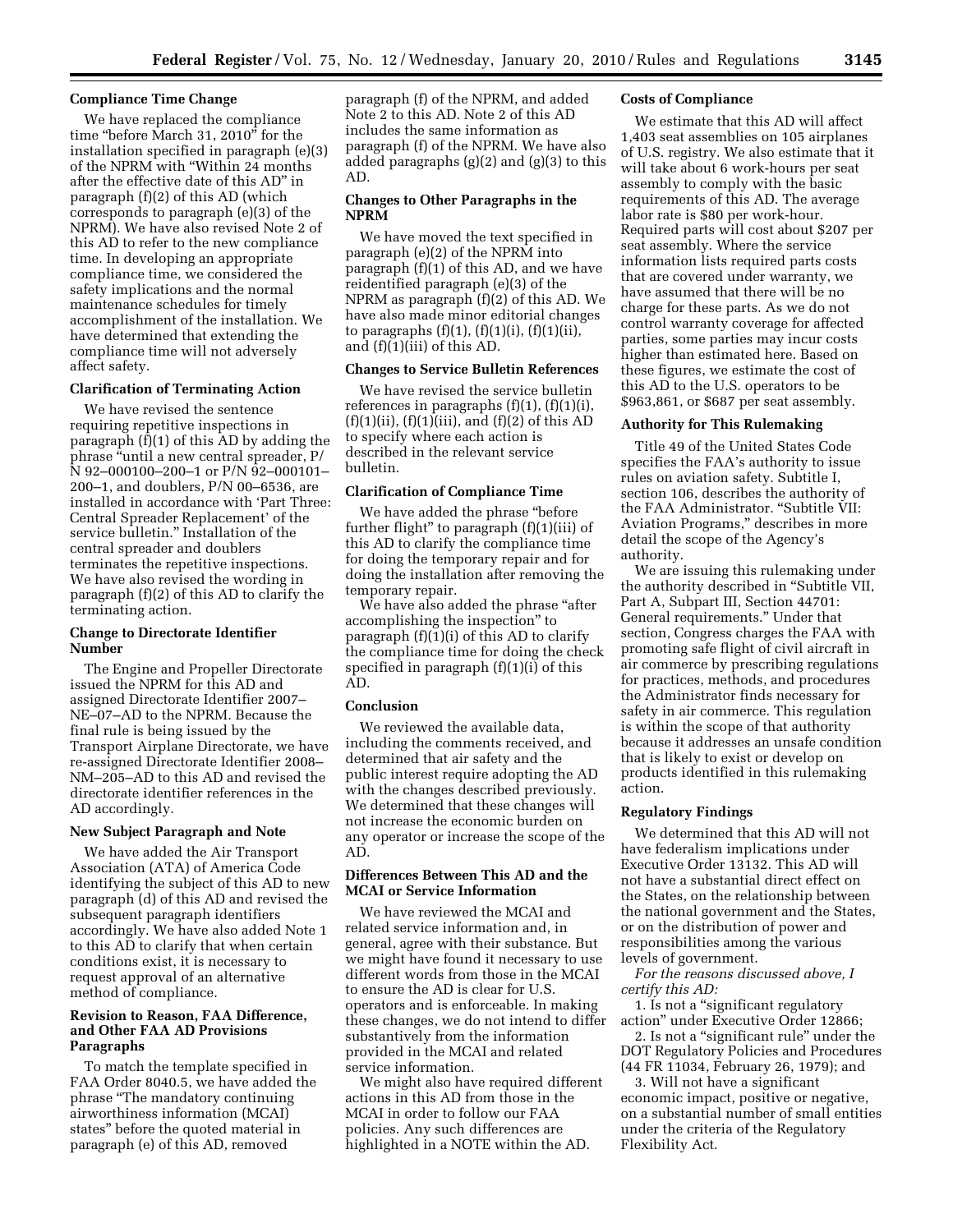We prepared a regulatory evaluation of the estimated costs to comply with this AD and placed it in the AD docket.

## **Examining the AD Docket**

You may examine the AD docket on the Internet at *http://* 

*www.regulations.gov;* or in person at the Docket Operations office between 9 a.m. and 5 p.m., Monday through Friday, except Federal holidays. The AD docket contains the NPRM, the regulatory evaluation, any comments received, and other information. The street address for the Docket Operations office (telephone (800) 647–5527) is in the **ADDRESSES** section. Comments will be available in the AD docket shortly after receipt.

## **List of Subjects in 14 CFR Part 39**

Air transportation, Aircraft, Aviation safety, Incorporation by reference, Safety.

### **Adoption of the Amendment**

■ Accordingly, under the authority delegated to me by the Administrator, the FAA amends 14 CFR part 39 as follows:

## **PART 39—AIRWORTHINESS DIRECTIVES**

■ 1. The authority citation for part 39 continues to read as follows:

**Authority:** 49 U.S.C. 106(g), 40113, 44701.

### **§ 39.13 [Amended]**

■ 2. The FAA amends § 39.13 by adding the following new AD:

**2010–02–06 Sicma Aero Seat**: Amendment 39–16176. Docket No. FAA–2007–27346; Directorate Identifier 2008–NM–205–AD.

#### **Effective Date**

(a) This airworthiness directive (AD) becomes effective February 24, 2010.

#### **Affected ADs**

(b) None.

#### **Applicability**

(c) This AD applies to Sicma Aero Seat 90xx and 92xx series passenger seats with part numbers (P/Ns) listed in Annex 1, dated July 17, 2002, of Sicma Aero Seat Service Bulletin 92–25–005, Issue 3, dated January 17, 2003. These products are installed on, but not limited to, ATR—GIE Avions de Transport Régional Model ATR42-200, -300, –320, and –500 airplanes, and Model ATR72–101, –201, –102, –202, –211, –212, and –212A airplanes; certificated in any category.

**Note 1:** This AD applies to certain Sicma Aero Seat passenger seats as installed on any airplane, regardless of whether the airplane has been otherwise modified, altered, or repaired in the area subject to the requirements of this AD. For airplanes that have been modified, altered, or repaired so that the performance of the requirements of

this AD is affected, the owner/operator must request approval for an alternative method of compliance according to paragraph (g) of this AD. The request should include an assessment of the effect of the modification, alteration, or repair on the unsafe condition addressed by this AD; and, if the unsafe condition has not been eliminated, the request should include specific proposed actions to address it.

#### **Subject**

(d) Air Transport Association (ATA) of America Code 25: Equipment/Furnishings.

#### **Reason**

(e) The mandatory continuing

airworthiness information (MCAI) states: Cracks have been found in central spreaders P/N 92–000100–200–1 or P/N 92– 000101–200–1. This may heavily affect the structural integrity of the seat.

Failure of the central spreaders could result in injury to an occupant during emergency conditions.

#### **Actions and Compliance**

(f) Unless already done, do the following actions.

(1) Within 500 flight hours after the effective date of this AD, perform a visual inspection of central spreaders, P/N 92– 000100–200–1 and P/N 92–000101–200–1, of the affected seats using the Accomplishment Instructions, "Part One: Checking Procedure," of Sicma Aero Seat Service Bulletin 92–25– 005, Issue 3, dated January 17, 2003 (''the service bulletin''). If no crack is found, repeat this inspection at intervals not exceeding 500 flight hours until a new central spreader, P/ N 92–000100–200–1 or P/N 92–000101–200– 1, and doublers, P/N 00–6536, are installed in accordance with ''Part Three: Central Spreader Replacement'' of the service bulletin. Type 1, 2, and 3 cracks are defined in the Accomplishment Instructions, "Part One: Checking Procedure,'' of the service bulletin.

(i) If a type 1 crack is found, within 6 months or 500 flight hours after accomplishing the inspection, whichever comes first, check the crack to determine that it did not enlarge to a type 2 or type 3 crack by using the Accomplishment Instructions, "Part One: Checking Procedure," of the service bulletin; install doublers, P/N 00– 6536, by using the Accomplishment Instructions, ''Part Two: Central Spreader Modification,'' of the service bulletin, and record this modification by using ''B—Seat identification'' of the Accomplishment Instructions, "Part One: Checking Procedure," of the service bulletin.

(ii) If a type 2 or 3 crack is found, before further flight, replace the affected central spreader with a new one with the same part number, equipped with doublers, P/N 00-6536, by using the Accomplishment Instructions, ''Part Three: Central Spreader Replacement,'' of the service bulletin.

(iii) If a new spreader is unavailable, before further flight, do a temporary repair by installing doublers,  $P/N$  00–6536, by using the Accomplishment Instructions, ''Part Two: Central Spreader Modification,'' of the service bulletin. This temporary repair may remain

in place no longer than 500 flight hours or six months, whichever comes first. After removing the temporary repair, before further flight, install a new spreader with the same P/N equipped with doublers, P/N 00–6536, by using the Accomplishment Instructions, ''Part Three: Central Spreader Replacement,'' of the service bulletin, and record this modification by following the instructions in ''B—Seat identification'' of the Accomplishment Instructions, ''Part Three: Central Spreader Replacement,'' of the service bulletin.

(2) If not already done, within 24 months after the effective date of this AD, install doublers, P/N 00–6536, on new central spreaders of affected seats by using the Accomplishment Instructions, ''Part Three: Central Spreader Replacement,'' of Sicma Aero Seat Service Bulletin 92–25–005, Issue 3, dated January 17, 2003 (''the service bulletin''). Record this modification by following instructions in ''B—Seat identification'' of the Accomplishment Instructions, "Part Three: Central Spreader Replacement,'' of the service bulletin. Installing a new central spreader P/N 92– 000100–200–1 or 92–000101–200–1, and doublers, P/N 00–6536 on all affected seats terminates the requirements of this AD.

(3) Actions accomplished before the effective date of this AD in accordance with Sicma Aero Seat Service Bulletin 92–25–005, Issue 1, dated August 29, 2002; and Issue 2, dated October 29, 2002; are considered acceptable for compliance with the corresponding actions specified in this AD.

#### **FAA AD Differences**

**Note 2:** This AD differs from the MCAI and/or service information as follows: The Direction Générale de l'Aviation Civile (DGAC) airworthiness directive 2002– 504(AB), effective October 12, 2002, specifies that doublers, P/N 00–6536, be installed on central spreaders of affected seats by December 31, 2005. This AD requires the doublers to be installed within 24 months after the effective date of this AD.

#### **Other FAA AD Provisions**

(h) The following provisions also apply to this AD:

(1) *Alternative Methods of Compliance (AMOCs):* The Manager, Boston Aircraft Certification Office, FAA, has the authority to approve AMOCs for this AD, if requested using the procedures found in 14 CFR 39.19. Send information to ATTN: Jeffrey Lee, Aerospace Engineer, Boston Aircraft Certification Office, FAA, Engine & Propeller Directorate, 12 New England Executive Park, Burlington, Massachusetts 01803; telephone 781–238–7161; fax 781–238–7170. Before using any approved AMOC on any airplane to which the AMOC applies, notify your principal maintenance inspector (PMI) or principal avionics inspector (PAI), as appropriate, or lacking a principal inspector, your local Flight Standards District Office. The AMOC approval letter must specifically reference this AD.

(2) *Airworthy Product:* For any requirement in this AD to obtain corrective actions from a manufacturer or other source, use these actions if they are FAA-approved. Corrective